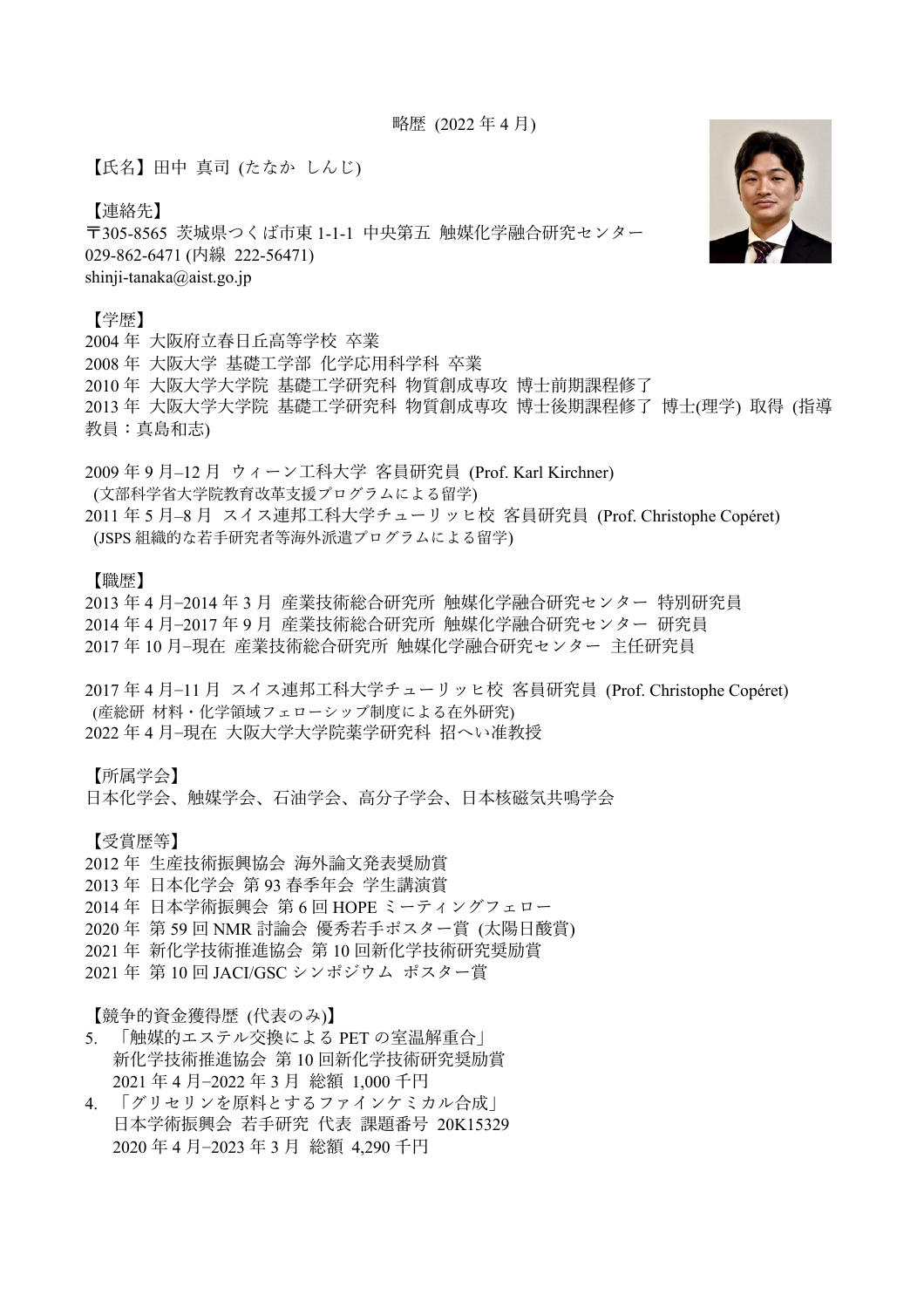- 3. 「ファインケミカル合成を指向した酸素酸化用触媒の開発」 ⽇本学術振興会 新学術領域研究 公募班 代表 課題番号 16H01044 2016 年 4 ⽉‒2018 年 3 ⽉ 総額 5,980 千円
- 2. 「触媒の自己組織化を鍵とする実用的酸化反応の開発」 日本学術振興会 若手研究(B) 代表 課題番号 15K17893 2015 年 4 ⽉‒2018 年 3 ⽉ 総額 4,290 千円
- 1. 「空気酸化によるエポキシ化合物の効率的合成法の開発」 日本学術振興会 研究スタート支援 代表 課題番号 26888022 2014年 10月−2016年3月総額 2,200千円 (若手Bの採択により 2015年3月までに短縮)

【原著論⽂】

- 33. "DNP NMR Spectroscopy Enabled Direct Characterization of Polystyrene-supported Catalyst Species for Synthesis of Glycidyl Esters by Transesterification" **Shinji Tanaka**,\* Yumiko Nakajima, Atsuko Ogawa, Takashi Kuragano, Yoshihiro Kon, Masanori Tamura, Kazuhiko Sato, Christophe Copéret\* *Chem. Sci.* accepted (DOI: 10.1039/D2SC00274D)
- 32. "End-groups of Poly(*p*-phenylene sulfide) Characterized by DNP NMR Spectroscopy" **Shinji Tanaka**,\* Shingo Takada, Tohru Suzuki, Yumiko Nakajima, Kazuhiko Sato\* *Macromolecules* accepted (DOI: 10.1021/acs.macromol.2c00102)
- 31. "Long-Range Metal–Ligand Cooperation by Iron Hydride Complexes Bearing a Phenanthroline-Based Tetradentate PNNP Ligand" Monika Gautam, **Shinji Tanaka**, Akira Sekiguchi, Yumiko Nakajima\* *Organometallics* **2021**, 40, 3697-3702.
- 30. "Capturing Ethylene Glycol with Dimethyl Carbonate Towards Depolymerization of Polyethylene Terephthalate at Ambient Temperature" **Shinji Tanaka**,\* Junichi Sato, Yumiko Nakajima\*

*Green Chem.* **2021**, *23*, 9412-9416.

産総研プレスリリース 2021 年 11 月 8 日「PET ボトルの常温原料化法を開発-資源循環型社会 を推進する触媒利用化学リサイクル技術-」https://www.aist.go.jp/aist\_j/press\_release/

29. "Catalytic Hydrogenation of CO<sub>2</sub> to Methanol Using Multinuclear Iridium Complexes in a Gas-Solid Phase Reaction"

Ryoichi Kanega, Naoya Onishi,\* **Shinji Tanaka**, Haruo Kishimoto, Yuichiro Himeda\* *J. Am. Chem. Soc.* **2021,** *143*, 1570-1576.

産総研プレスリリース 2021 年1月14日「低温で二酸化炭素からメタノールを合成できる触媒 を開発-カーボンリサイクルに向けた基盤的な触媒技術-」

https://www.aist.go.jp/aist\_j/press\_release/pr2021/pr20210114/pr20210114.html

- 28. "Oxidative Addition of C–X Bonds and H–H Activation Using PNNP-Iron Complexes" Monika Gautam, Takafumi Yatabe, **Shinji Tanaka**, Naoto Satou, Tamohiro Takeshita, Kazuya Yamaguchi, Yumiko Nakajima\* *ChemistrySelect* **2020,** *5*, 15-17.
- 27. "DNP NMR spectroscopy of cross-linked organic polymers: rational guidelines towards optimal sample preparation"

**Shinji Tanaka**,\* Wei-Chih Liao, Atsuko Ogawa, Kazuhiko Sato, Christophe Copéret\* *Phys. Chem. Chem. Phys.* **2020**, *22*, 3184-3190. **[Selected as back cover]**

26. "Synthesis and Characterization of Alkoxide-Bridged Heterometallic Clusters of Cerium and Copper" Hayato Tsurugi,\* Yuri Ikeda, Koichi Shinohara, Satoru Shirase, Nozomi Toya, **Shinji Tanaka**, Kazushi Mashima\*

*Inorg. Chem.* **2019,** *58*, 12565-12572. **[Selected as front cover]**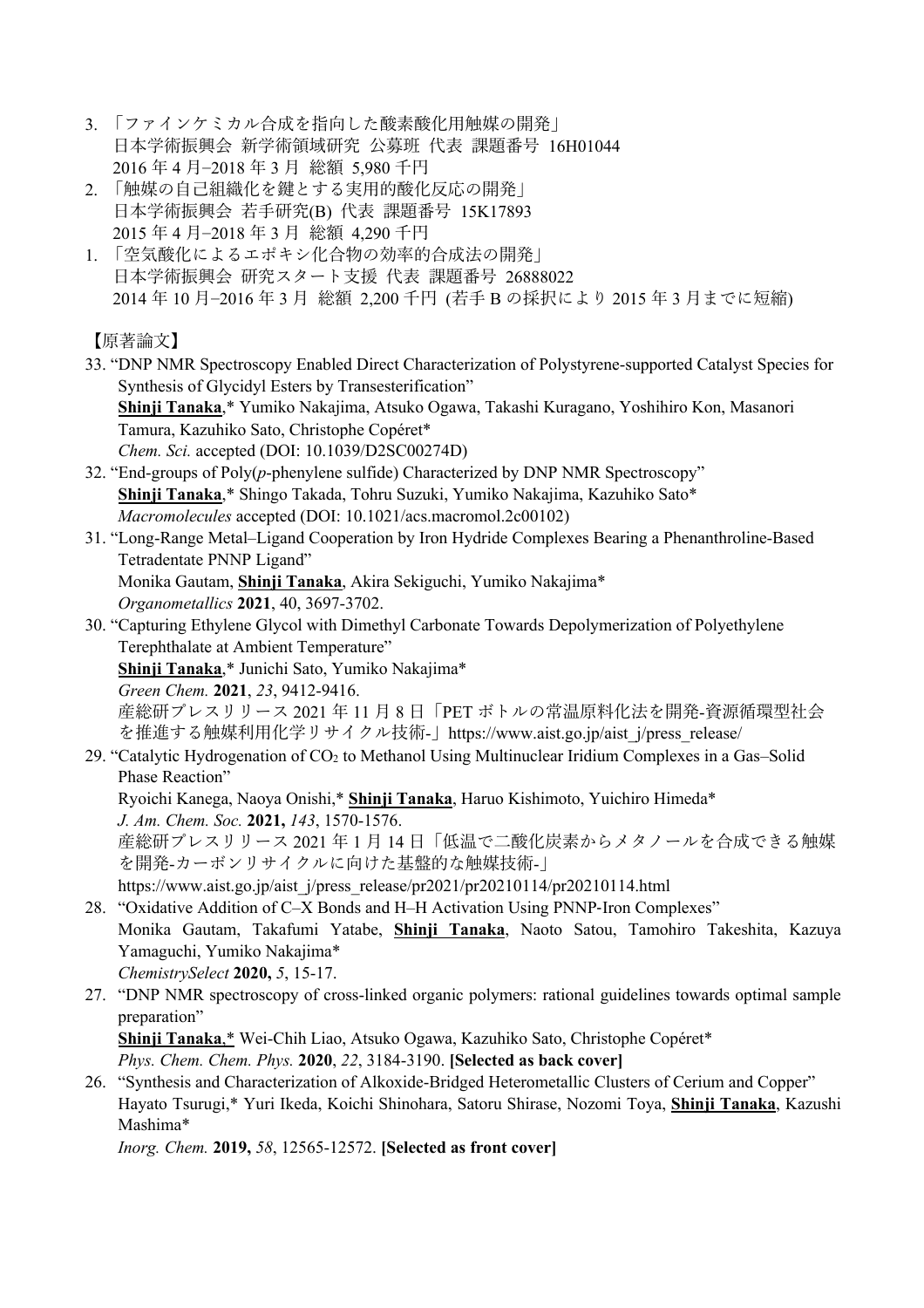- 25. "Epoxide as precatalyst for metal-free catalytic transesterification" **Shinji Tanaka**,\* Takuya Nakashima, Naoto Satou, Hiromi Oono, Yoshihiro Kon, Masanori Tamura, Kazuhiko Sato
	- *Tetrahedron Lett.* **2019**, 60, 2009-2013.
- 24. "Sulfenylation of Arenes and Olefins with Acidic Sulfenamides" Masao Shimizu,\* Shinya Suzuki, **Shinji Tanaka**, Wataru Ando, Toshiro Sakai *Phosphorus, Sulfur, Silicon Relat. Elm.* **2019**, *194,* 264-267.
- 23. "Influence of a Co-immobilized Tertiary Amine on the Structure and Reactivity of a Rh Complex: Accelerating Effect on Heterogeneous Hydrosilylation" Kyogo Maeda, Yohei Uemura, Minjune Kim, Kiyotaka Nakajima, **Shinji Tanaka**, Wang-Jae Chun, Ken Motokura\* *J. Phys. Chem. C.* **2019**, 123, 14556-14563.
- 22. "Heterogeneous hydrosilylation reaction catalysed by platinum complexes immobilized on bipyridineperiodic mesoporous organosilicas" Yuki Naganawa, Yoshifumi Maegawa, Haiqing Guo, Sandeep Suryabhan Gholap, **Shinji Tanaka**, Kazuhiko Sato, Shinji Inagaki,\* Yumiko Nakajima\*

*Dalton Trans.* **2019**, *48*, 5534-5540. **[Selected as inside front cover]**

21. "Activation of  $O_2$  by Organosilicon Reagents Yields Quantitative Amounts of  $H_2O_2$  or (Me<sub>3</sub>Si)<sub>2</sub>O<sub>2</sub> for Efficient O-Transfer Reactions"

Keishi Yamamoto, **Shinji Tanaka**, Hiromu Hosoya, Hayato Tsurugi, Kazushi Mashima,\* Christophe Copéret\*

*Helv. Chim. Acta* **2018**, *101*, e1800156.

- 20. "Silica Support-Enhanced Pd-Catalyzed Allylation using Allylic Alcohols" Ken Motokura,\* Marika Ikeda, Minjune Kim, Kiyotaka Nakajima, Sae Kawashima, Masayuki Nambo, Wang-Jae Chun, **Shinji Tanaka** *ChemCatChem* **2018**, *10*, 4536-4544. **[Selected as front cover]**
- 19. "Quaternary Alkyl Ammonium Salt-Catalyzed Transformation of Glycidol to Glycidyl Esters by Transesterification of Methyl Esters" **Shinji Tanaka**,\* Takuya Nakashima, Toshie Maeda, Manussada Ratanasak, Jun-ya Hasegawa,\* Yoshihiro Kon, Masanori Tamura, Kazuhiko Sato\* *ACS Catal.* **2018**, *8*, 1097-1103.
- 18. "Concerted Catalysis in Tight Spaces: Palladium-Catalyzed Allylation Reactions Accelerated by Accumulated Active Sites in Mesoporous Silica" Ken Motokura,\* Marika Ikeda, Masayuki Nambo, Wang-Jae Chun, Kiyotaka Nakajima, **Shinji Tanaka** *ChemCatChem* **2017**, *9*, 2924-2929.
- 17. "Copper-Catalyzed Selective Oxygenation of Methyl and Benzyl Substituents in Pyridine with O<sub>2</sub>" Tsukasa Abe, **Shinji Tanaka**, Atsuko Ogawa, Masanori Tamura, Kazuhiko Sato,\* Shinobu Itoh\* *Chem. Lett.* **2017**, *46*, 348-350.
- 16. "Reaction of 2-alkylidene-3,1-benzoxathiin-4-ones with Nitrones" Masao Shimizu,\* Masaki Yamanaka, Koujiro Kurita, **Shinji Tanaka,** Wataru Ando, Norio Sakai *Phosphorus, Sulfur, Silicon Relat. Elm.* **2017**, *192*, 249-251.
- 15. "Cyclization of 2-(N-pyrrolylsulfenyl)benzoic acids for the synthesis of pyrrolo[1,2-b][1,2]benzothiazin 10-ones"

Kotaro Masuda, Daisuke Kato, **Shinji Tanaka**, Wataru Ando, Norio Sakai, Masao Shimizu\* *Phosphorus, Sulfur, Silicon Relat. Elm.* **2017**, *192*, 235-236.

14. "Mixed-picolinate and -Quinaldinate Iron(III) Complexes for Catalytic Oxidation of Alcohols with Hydrogen Peroxide"

**Shinji Tanaka**, Yoshihiro Kon, Atsuko Ogawa, Yumiko Uesaka, Masanori Tamura, Kazuhiko Sato\* *ChemCatChem* **2016**, *8*, 2930-2938.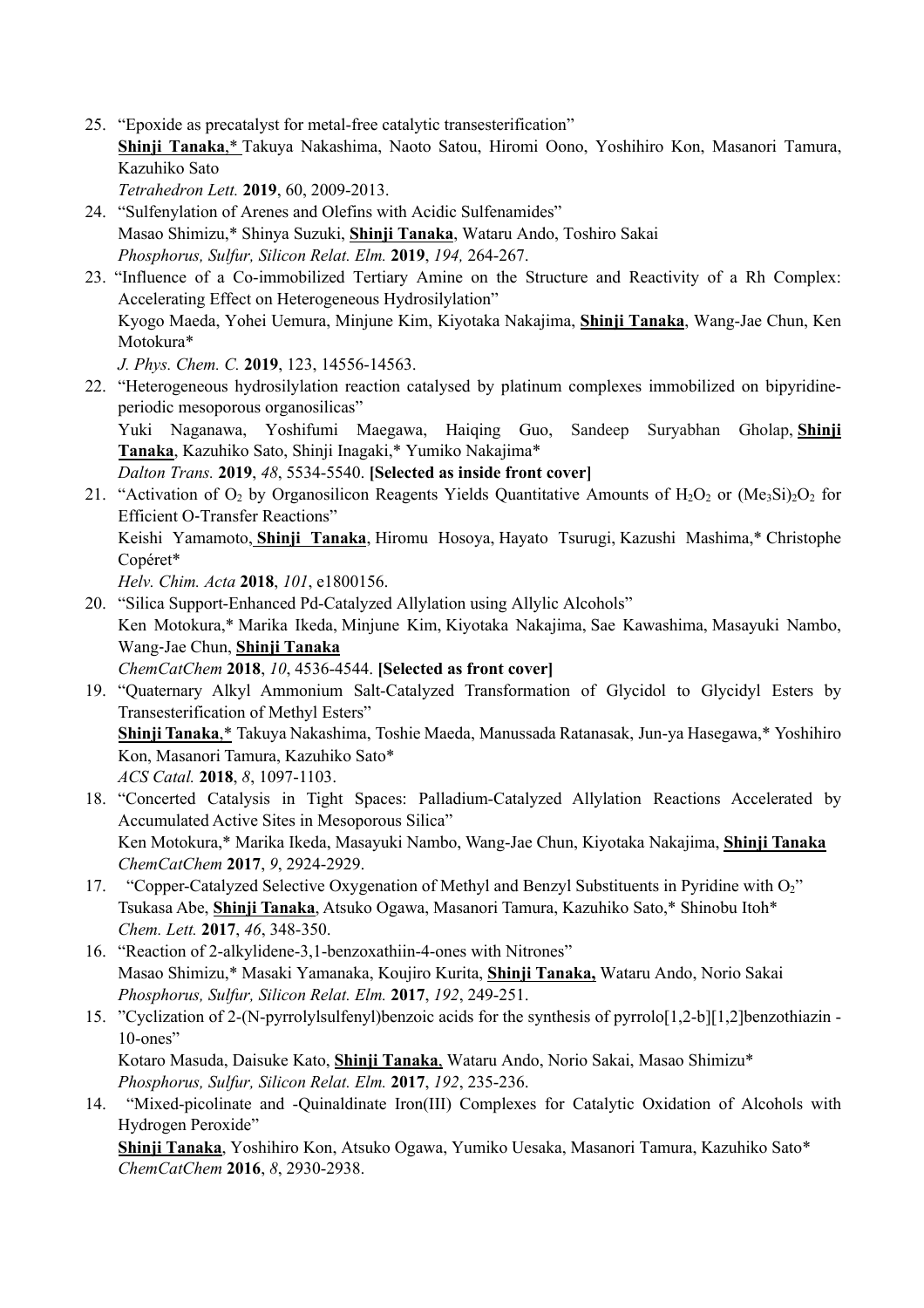- 13. "Cerium Complex-Catalyzed Oxidation of Arylmethanols under Atmospheric Pressure of Dioxygen and Its Mechanism through a Side-On µ-Peroxo Dicerium(IV) Complex" Mitali Paul, Satoru Shirase, Yuma Morimoto, Laurent Mathey, Balasubramanian Murugesapandian, **Shinji Tanaka**, Shinobu Itoh, Hayato Tsurugi,\* Kazushi Mashima\* *Chem. Eur. J.* **2016**, *22*, 4008-4014. **[Selected as Front Cover]**
- 12. "Iron-catalyzed Selective Oxidation of α,β-Unsaturated Aldehydes to α,β-Unsaturated Carboxylic Acids by Molecular Oxygen" **Shinji Tanaka**, Yoshihiro Kon, Yumiko Uesaka, Ryo Morioka, Masanori Tamura, Kazuhiko Sato\* *Chem. Lett.* **2016**, *45*, 188-190. **[Selected as Editor's Choice]**
- 11. "Salt-Free Reduction of Nonprecious Transition-Metal Compounds : Generation of Amorphous Ni Nanoparticles for Catalytic C-C Bond Formation"

Taiga Yurino, Yohei Ueda, Yoshiki Shimizu, **Shinji Tanaka**, Haruka Nishiyama, Hayato Tsurugi, Kazuhiko Sato,\* Kazushi Mashima\*

*Angew. Chem. Int. Ed.* **2015**, *54*, 14437-14441.

産総研プレスリリース2015年10月5日「小さな触媒格納庫-非晶質ニッケルナノ粒子の特異な触 媒機能を初めて明らかに-」

https://www.aist.go.jp/aist\_j/press\_release/pr2015/pr20151005/pr20151005.html

- 10. "Chemoselective Hydrogen Peroxide Oxidation of Allylic and Benzylic Alcohols under Mild Reaction Conditions Catalyzed by Simple Iron-picolinate Complexes" **Shinji Tanaka**, Yoshihiro Kon,\* Takuya Nakashima, Kazuhiko Sato\* *RSC Advances*,**2014**, *4*, 37674-37678.
- 9. "Chemoselective Palladium-Catalyzed Oxidation of Vinyl Ether to Acetate Using Hydrogen Peroxide" Yoshihiro Kon,\* **Shinji Tanaka**, Takuya Nakashima, Kazuhiko Sato,\* Hiromichi Shimada *J. Chin. Chem. Soc. (Special Issue for Green & Sustainable Chemistry)* **2014,** *61*, 749-756.
- 8. "Selective Hydrogen Peroxide Oxidation of Sulfide to Sulfoxides or Sulfones with MWW-type Titanosilicate Zeolite Catalyst under Organic Solvent-free Conditions" Yoshihiro Kon, Toshiyuku Yokoi, Masato Yoshioka, **Shinji Tanaka**, Yumiko Uesaka, Takehisa Mochizuki, Kazuhiko Sato,\* Takashi Tatsumi\* *Tetrahedron* **2014**, *70*, 7584-7592.
- 7. "Tetraplatinum Cluster Complexes Bearing Hydrophilic Anchors as Precursors for  $\gamma$ -Al<sub>2</sub>O<sub>3</sub>-supported Platinum Nanoparticles"

**Shinji Tanaka**, Naoto Nagata, Naoki Tagawa, Hirohito Hirata, Shin'ichi Matsumoto, Hayato Tsurugi, Kazushi Mashima\*

*Dalton Trans. (Themed Issue for Molecular Precursors for Nanomaterials.)* **2013**, *42*, 12662-12666.

6. "Unique Stepwise Substitution Reaction of a Mono(guanidinate)tetraplatinum Complex with Amidines, Giving Mono(amidinate)tetraplatinum Complexes through Mixed-ligand Intermediate Complexes" **Shinji Tanaka**, Kazushi Mashima\*

*Dalton Trans.* **2013**, *42*, 2831-2840

- 5. "Interaction of Ferrocene Moieties across a Square Pt4 Unit: Synthesis, Characterization, and Electrochemical Properties of Carboxylate-bridged Bimetallic Pt<sub>4</sub>Fe<sub>n</sub> ( $n = 2, 3$ , and 4) Complexes" **Shinji Tanaka**, Kazushi Mashima\* *Inorg. Chem.* **2011**, *50*, 11384-11393.
- 4. "Rational Synthesis of Supramolecular Assemblies Based on Tetraplatinum Units: Synthesis, Characterization, and Selective Substitution Reactions of Four Different Pt4 Clusters" **Shinji Tanaka**, Akihiro Yagyu, Masashi Kikugawa, Masato Ohashi, Tsuneaki Yamagata, Kazushi Mashima\*

*Chem. Eur. J.* **2011**, *17*, 3693-3709.

3. "Synthesis and Characterization of Ruthenium *p*-Cymene Complexes Bearing Bidentate P—N and E—N Ligands ( $E = S$ , Se) Based on 2-Aminopyridine"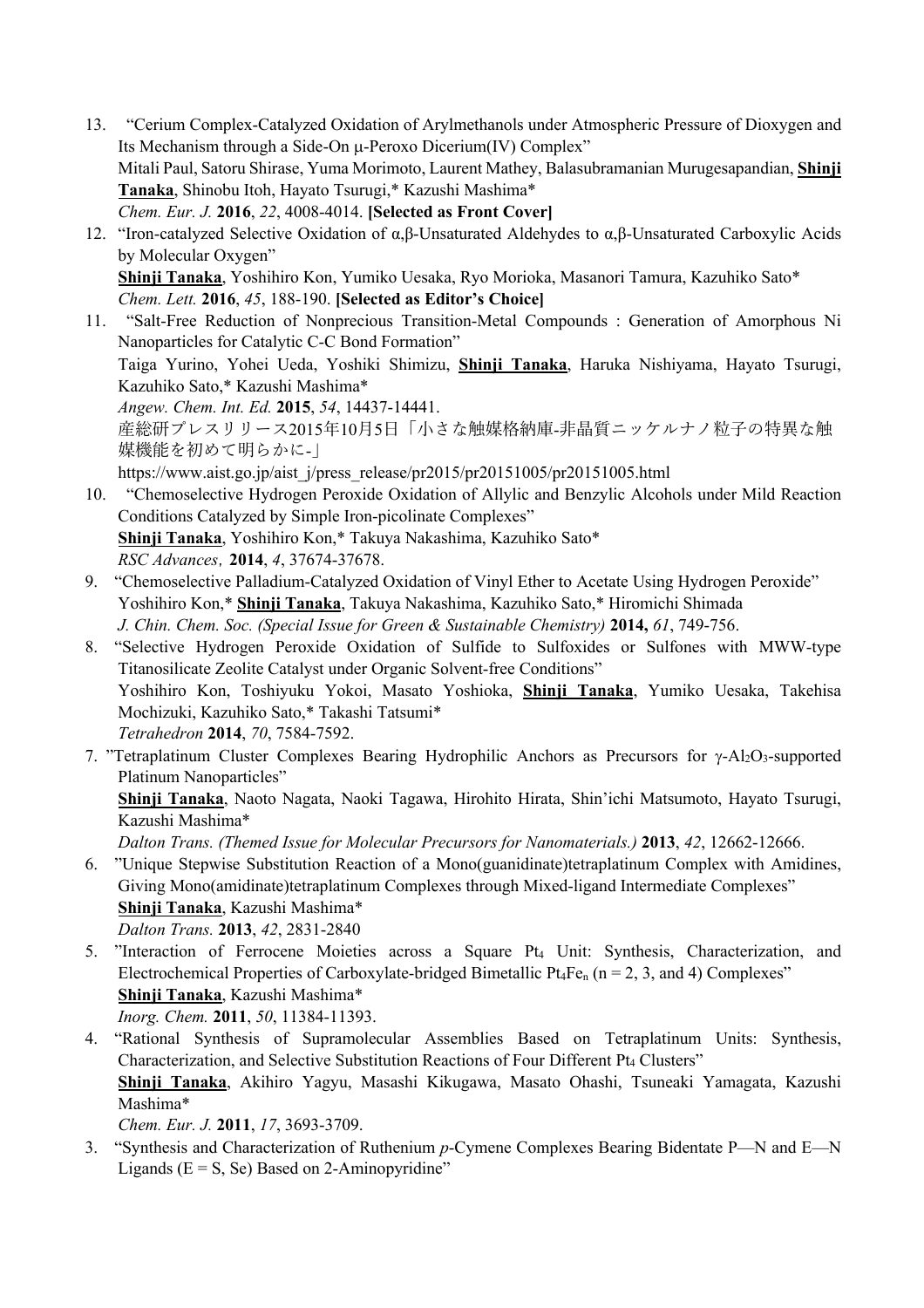Wolfgang Lackner-Warton, **Shinji Tanaka**, Christina M. Standfest-Hauser, Özgür Öztopcu, Jen-Chieh Hsieh, Kurt Mereiter, Karl Kirchner\*

- *Polyhedron* **2010**, *29*, 3097-3102.
- 2. "Kinetically Controlled Formation of Octahedral *trans*-Dicarbonyl Iron(II) PNP Pincer Complexes: The Decisive Role of Spin-State Changes" David Benito-Garagorri, Luis G. Alves, Luis F. Veiros, Christina M. Standfest-Hauser, **Shinji Tanaka**, Kurt Mereiter, Karl Kirchner\* *Organometallics* **2010**, *29*, 4932-4942.
- 1. "Synthesis and Characterization of Proximal Dinuclear Complexes of Palladium Supported by 2,6-Bis (arylimino)phenoxy (Aryl = 2,6-Diisopropylphenyl and 2,4,6-Tri-*tert*-butylphenyl) and 3,6-Bis{imino (2,6-diisopropylphenyl)} pyridazine Ligands"

Kouji Ohno, Kenji Arima, **Shinji Tanaka**, Tsuneaki Yamagata, Hayato Tsurugi, Kazushi Mashima\* *Organometallics* **2009***, 28*, 3256-3263.

【総説・解説】

- 14. "Recent advances in dynamic nuclear polarization-enhanced NMR spectroscopy for organic polymers" **Shinji Tanaka** *Annual Reports on NMR Spectroscopy* **2022**, *105*, 1-46.
- 13. 「ポリエチレンテレフタレートの常温解重合法を開発」 田中真司 Chem-station (ケムステ) 解説記事、2021 年 12 月
- 12. 「固体 DNP-NMR によるポリマー担持型有機触媒の構造解析」 ⽥中真司 NMR による有機材料分析とその試料前処理、データ解釈、648-656、(2021)
- 11. 「合成化学者のための固体 DNP-NMR」 田中真司 Chem-station (ケムステ) 解説記事、2020年7月
- 10. 「固体 DNP-NMR を駆使する有機⾼分⼦材料の精密構造解析」 ⽥中真司、佐藤⼀彦 ⾼分⼦、Vol. 67、No. 6、336-340 (2018)
- 9. 「シリカ担持型金属錯体触媒の高感度固体 DNP-NMR による構造解析」 ⽥中真司 触媒、Vol. 59、No. 5、292 (2017).
- 8. 「環境共⽣化学によるものづくりー世界をリードする触媒技術が低環境負荷社会を実現するー」 ⽥中真司、佐藤⼀彦 ⼯業材料、Vol. 64、No. 9、45-49 (2016).
- 7. 「過酸化⽔素—鉄錯体触媒システムによる効率的なファインケミカル合成技術の開発」 今喜裕、田中真司、佐藤一彦 触媒、Vol. 58、No. 4、230-233 (2016).
- 6. 「ボトムアップ型酸化物触媒の開発動向」

劒隼⼈、真島和志、⽥中真司 触媒技術の動向と展望 2016、17-25 (2016).

5. 「過酸化水素を用いるクリーンで実用的な酸化技術—新規触媒の開発とファインケミカルズへの 展開—」

```
今喜裕、田中真司、佐藤一彦 Synthesiology、Vol. 8、No. 1、15-26 (2015).
```
- 4. 「過酸化水素酸化によるオレフィンのエポキシ化−機能性化学品製造に有用な技術の開発−」 ⽥中真司、今喜裕、⽥村正則、佐藤⼀彦 ファインケミカル、Vol. 44、No. 9、13-20 (2015).
- 3. 「酸素を"資源"とするファインケミカル合成−そして再び酸素酸化へ−」
- 田中真司、佐藤一彦 月刊化学、Vol. 70、No. 11、64-65 (2015). 2. 「最適触媒を用いた過酸化水素酸化技術によるハロゲンフリーエポキシ化」
- 今喜裕、田中真司、佐藤一彦
	- エレクトロニクス用エポキシ樹脂の"特性改良"と"高機能/複合化"技術、158-161 (2015).
- 1. "Supramolecular Assemblies of Multi-nuclear Transition Metal Complexes: Synthesis and Redox Properties" **Shinji Tanaka**, Hayato Tsurugi, Kazushi Mashima\* *Coord. Chem. Rev.* **2014**, *265*, 38-51.

【特許 (単願のみ)】

12. (出願済、非公開) 「ポリエステルの分解方法」, 産業技術総合研究所 田中真司、中島裕美子、特願 2021-023900 号, 2021/2/16